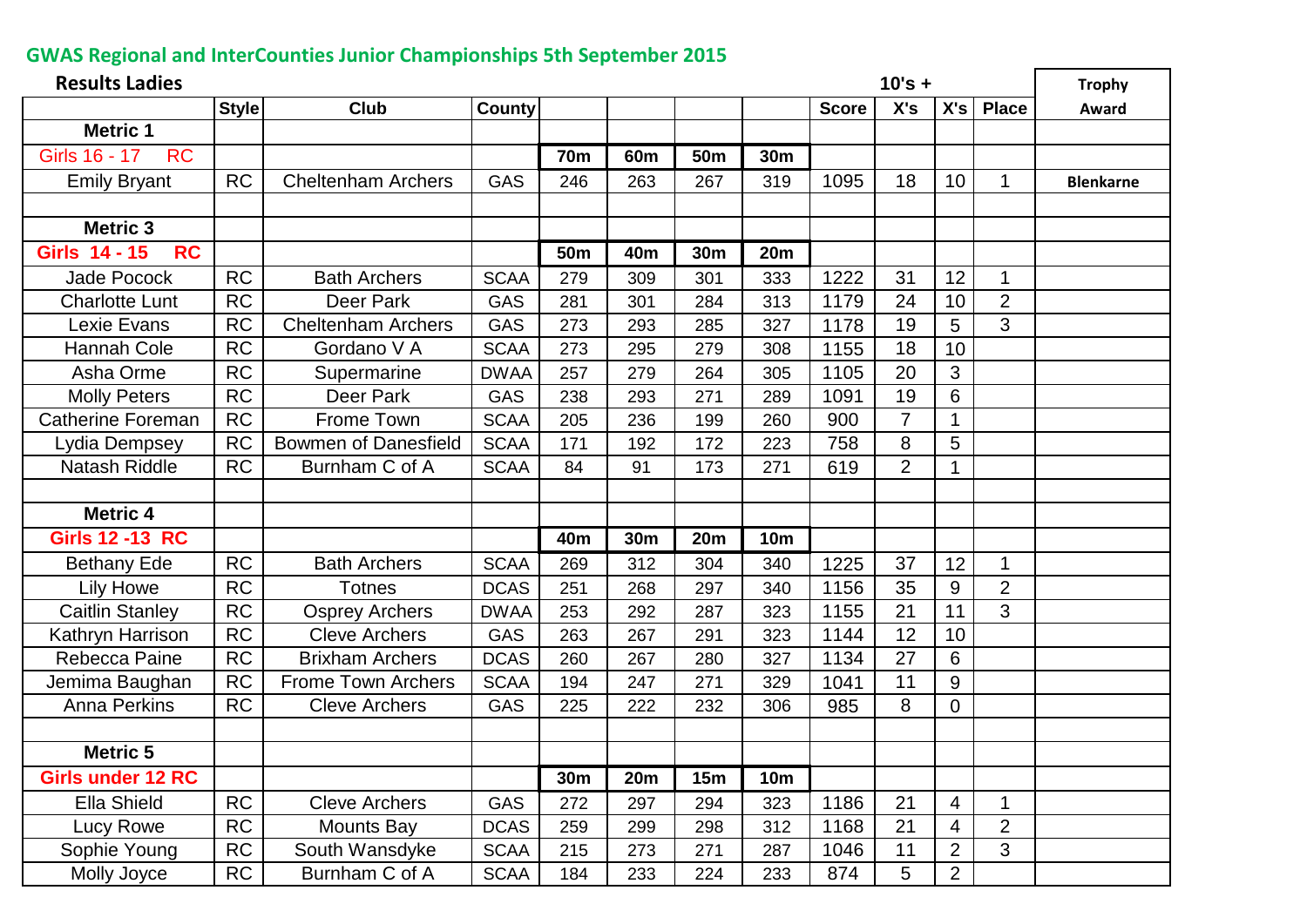| <b>Tallulah Kelly</b>      | <b>RC</b>    | <b>Cleve Archers</b>        | GAS         | 139             | 241             | 224        | 268        | 872  | 7   | 4              |                      |             |
|----------------------------|--------------|-----------------------------|-------------|-----------------|-----------------|------------|------------|------|-----|----------------|----------------------|-------------|
| <b>Grace Williams</b>      | <b>RC</b>    | <b>Bowmen of Danesfield</b> | <b>SCAA</b> | 102             | 189             | 180        | 229        | 700  | 6   | $\overline{0}$ |                      |             |
| Willow Hornsby             | <b>RC</b>    | <b>Bowmen of Danesfield</b> | <b>SCAA</b> | 99              | 133             | 71         | 205        | 508  | 4   | 1              |                      |             |
|                            |              |                             |             |                 |                 |            |            |      |     |                |                      |             |
| <b>Metric 2</b>            |              |                             |             |                 |                 |            |            |      |     |                |                      |             |
| Girls 16 - 17<br><b>CU</b> |              |                             |             | 60 <sub>m</sub> | 50 <sub>m</sub> | 40m        | 30m        |      |     |                |                      |             |
| <b>Phoebe Pine</b>         | $\mathsf{C}$ | Deer Park                   | GAS         | 331             | 325             | 314        | 324        | 1294 | 38  | 9              | $\blacktriangleleft$ |             |
| Alice Hobbs                | $\mathsf{C}$ | <b>Bride Valley Archers</b> | <b>DWAA</b> | 179             | 204             | 195        | 237        | 815  | 6   | $\overline{2}$ | $\overline{2}$       |             |
|                            |              |                             |             |                 |                 |            |            |      |     |                |                      |             |
| <b>Metric 3</b>            |              |                             |             |                 |                 |            |            |      |     |                |                      |             |
| <b>Girls 14 - 15 CU</b>    |              |                             |             | 50 <sub>m</sub> | 40 <sub>m</sub> | <b>30m</b> | <b>20m</b> |      |     |                |                      |             |
| Lucy Mason                 | $\mathsf{C}$ | Deer Park                   | GAS         | 345             | 346             | 344        | 359        | 1394 | 99  | 37             | 1                    |             |
| <b>Catherine Marshall</b>  | $\mathsf{C}$ | <b>Lace Town Archers</b>    | <b>DCAS</b> | 267             | 278             | 295        | 302        | 1142 | 19  | 5              | $\overline{2}$       |             |
|                            |              |                             |             |                 |                 |            |            |      |     |                |                      |             |
| <b>Metric 4</b>            |              |                             |             |                 |                 |            |            |      |     |                |                      |             |
| <b>Girls 12 - 13</b><br>CU |              |                             |             | 40 <sub>m</sub> | 30m             | 20m        | <b>10m</b> |      |     |                |                      |             |
| <b>Holly Clifford</b>      | $\mathsf{C}$ | Deer Park                   | GAS         | 346             | 354             | 346        | 360        | 1406 | 112 | 55             | $\mathbf 1$          | <b>GWAS</b> |
| <b>Jasmin Williams</b>     | $\mathsf{C}$ | <b>Cleve Archers</b>        | GAS         | 307             | 321             | 324        | 345        | 1297 | 54  | 14             | $\overline{2}$       |             |
|                            |              |                             |             |                 |                 |            |            |      |     |                |                      |             |
| <b>Metric 2</b>            |              |                             |             |                 |                 |            |            |      |     |                |                      |             |
| <b>Girls 16 - 17 BB</b>    |              |                             |             | 60m             | <b>50m</b>      | 40m        | 30m        |      |     |                |                      |             |
| Lauren Hemmings            | <b>BB</b>    | <b>Wellington Bowmen</b>    | <b>SCAA</b> | 159             | 188             | 111        | 210        | 668  | 8   | 4              | $\mathbf 1$          |             |
|                            |              |                             |             |                 |                 |            |            |      |     |                |                      |             |
| <b>Metric 3</b>            |              |                             |             |                 |                 |            |            |      |     |                |                      |             |
| <b>Girls 14 - 15 BB</b>    |              |                             |             | 50 <sub>m</sub> | 40 <sub>m</sub> | 30m        | <b>20m</b> |      |     |                |                      |             |
| Ella Gibson                | <b>BB</b>    | Deer Park                   | <b>GAS</b>  | 204             | 279             | 216        | 262        | 961  | 6   | 1              | 1                    |             |
| <b>Metric 4</b>            |              |                             |             |                 |                 |            |            |      |     |                |                      |             |
| <b>Girls 12 - 13 BB</b>    |              |                             |             | 40m             | 30m             | <b>20m</b> | <b>10m</b> |      |     |                |                      |             |
| <b>Rachel Lucas</b>        | <b>BB</b>    | Deer Park                   | GAS         | 272             | 317             | 325        | 339        | 1253 | 37  | 11             | $\overline{1}$       | <b>GWAS</b> |
| <b>Phoebe Rose</b>         | <b>BB</b>    | Mere Archers                | <b>DWAA</b> | 254             | 300             | 278        | 306        | 1138 | 25  | 8              | $\overline{2}$       |             |